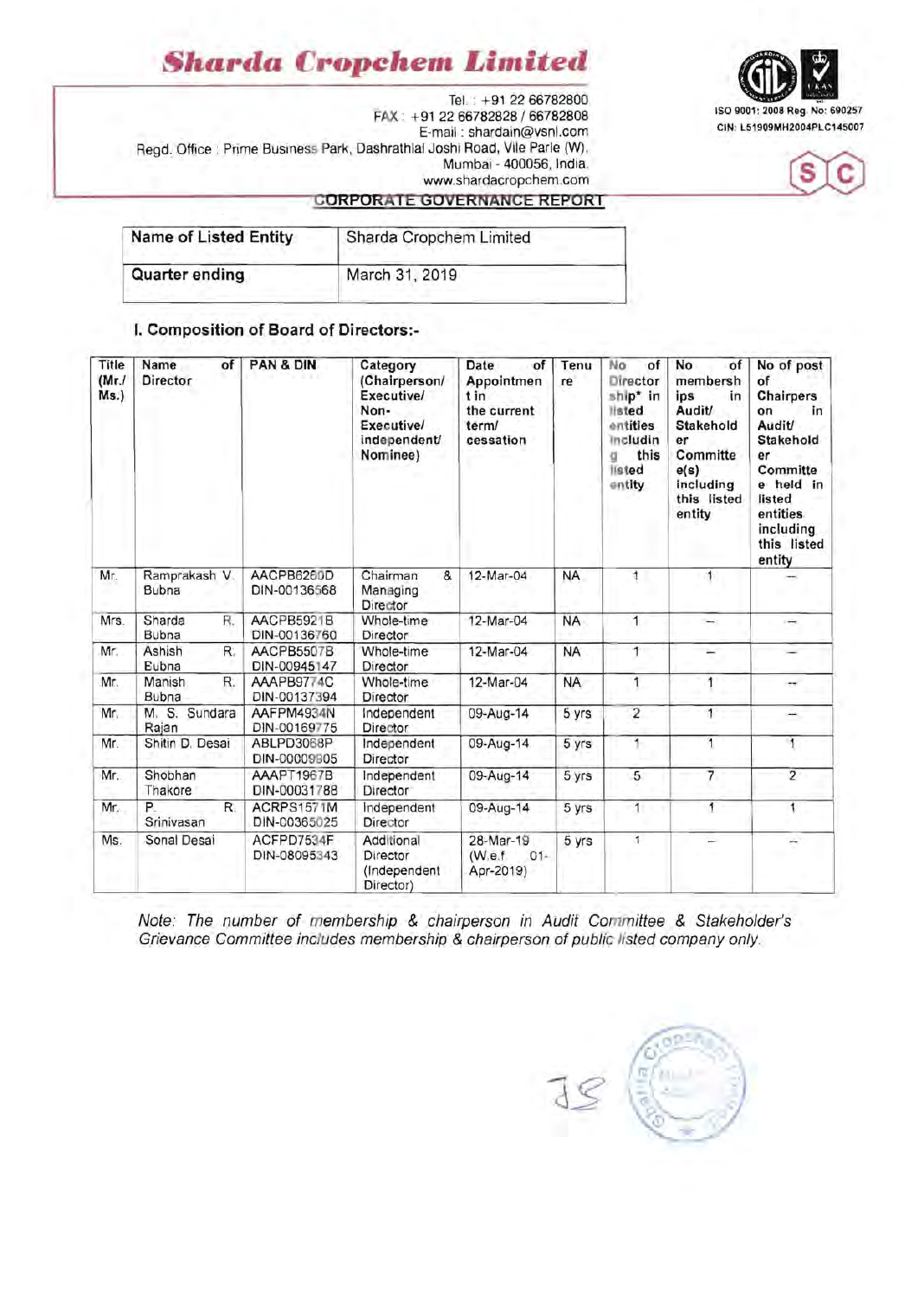Tel. +91 22 66782800<br>FAX : +91 22 66782828 / 66782808 ISO 9001: 2008 Reg. No: 690257<br>E. mail : shardain@vsnl.com CIN: L51909MH2004PLC145007 E-mail : shardain@vsnl.com Regd. Office : Prime Business Park, Dashrathlal Joshi Road, Vile Parle (W), Mumbai - 400056, India. www.shardacropchem .com





#### II. Composition of Committees:-

| Sr.<br>No.     | Name<br>of<br>Committee                                 | Committee<br>Name<br>of<br>members | Category<br>(Chairperson/Executive/Non-<br>Executive/independent/Nominee) |  |
|----------------|---------------------------------------------------------|------------------------------------|---------------------------------------------------------------------------|--|
| 1              |                                                         | Mr. Shitin Desai                   | Chairman, Independent Director                                            |  |
|                | <b>Audit Committee</b>                                  | Mr. M. S. Sundara Rajan            | Member, Independent Director                                              |  |
|                |                                                         | Mr. P. R. Srinivasan               | Member, Independent Director                                              |  |
|                |                                                         | Mr. Ramprakash V. Bubna            | Member, Managing Director                                                 |  |
| $\overline{2}$ | <b>Nomination &amp;</b><br>Remuneration<br>Committee    | Mr. M. S. Sundara Rajan            | Chairman, Independent Director                                            |  |
|                |                                                         | Mr. P. R. Srinivasan               | Member, Independent Director                                              |  |
|                |                                                         | Mr. Shitin D. Desai                | Member, Independent Director                                              |  |
|                |                                                         | Mr. Ramprakash V. Bubna            | Member, Managing Director                                                 |  |
| 3              | <b>Stakeholders</b><br>Relationship<br><b>Committee</b> | Mr. P. R. Srinivasan               | Chairman, Independent Director                                            |  |
|                |                                                         | Mr. Shobhan Thakore                | Member, Independent Director                                              |  |
|                |                                                         | Mr. Manish Bubna                   | Member, Executive Director                                                |  |

### III. Meeting of Board of Directors:

| in the previous quarter | any) in<br>quarter | Date(s) of Meeting (if any) Date(s) of Meeting (if Maximum gap between any two<br>the relevant consecutive (in number of days) |
|-------------------------|--------------------|--------------------------------------------------------------------------------------------------------------------------------|
| 31-Oct-2018             | 24-Jan-2019        | 84 days                                                                                                                        |

#### IV. Meeting of Committees:

| Name<br><b>Committees</b> | $of$ Date(s)<br>of <sub>1</sub><br>committee<br>in<br>the quarter | Whether<br>meeting of the requirement of<br>Quorum met<br>(details) | Date(s)<br>meeting of the between<br>committee in<br>previous<br>the<br>quarter | of Maximum<br>gap<br>two<br>any<br>consecutive<br>meetings in number<br>of days |
|---------------------------|-------------------------------------------------------------------|---------------------------------------------------------------------|---------------------------------------------------------------------------------|---------------------------------------------------------------------------------|
| Audit<br>Committee        | $24 - Jan-19$                                                     | Yes                                                                 | $31-Oct-18$                                                                     | 84 days                                                                         |

Jc.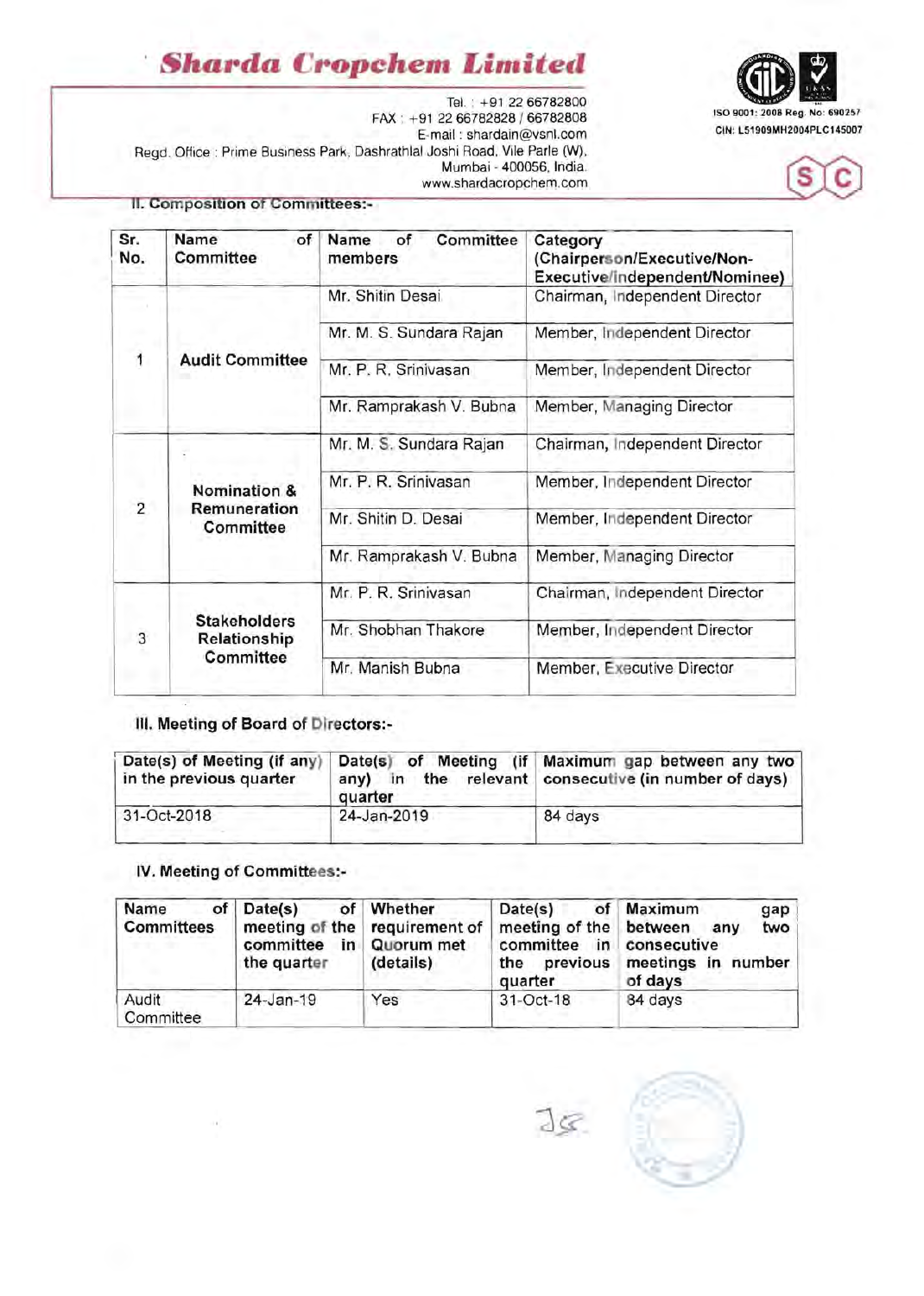

Tel. • +91 2266782800 ISO 9001 : 2008 Reg. No: 690257 FAX . +91 2266782828/66782808 E-mail: shardain@vsnl.com Regd. Office : Prime Business Park, Dashrathlal Joshi Road, Vile Parle (W), Mumbai - 400056, India. www.shardacropchem.com

#### V. Related Party Transactions:-

| Sr.<br>No. | Subject                                                                                                   | Compliance status<br>(Yes/No*/NA)refer<br>note below |
|------------|-----------------------------------------------------------------------------------------------------------|------------------------------------------------------|
|            | Whether prior approval of audit committee obtained                                                        | Yes                                                  |
|            | Whether shareholder's approval obtained for material RPT                                                  | Not Applicable                                       |
| 3          | Whether details of RPT entered into pursuant to omnibus<br>approval have been reviewed by Audit Committee | Yes                                                  |

" if it is "No" detail of non- compliance is required to be provided below:- NA

#### VII. Affirmations:

- 1. The composition of Board of Directors is in terms of SEBI (Listing Obligations and Disclosure Requirements) Regulations, 2015.
- 2. The composition of the following committees is in terms of SEBI (Listing Obligations and Disclosure Requirements) Regulations, 2015
	- a. Audit Committee
	- b. Nomination & remuneration committee
	- c. Stakeholders relationship committee
- 3. The committee members have been made aware of their powers, role and responsibilities as specified in SEBI (Listing Obligations and Disclosure Requirements) Regulations, 2015.
- 4. The meetings of the board of directors and the above committees have been conducted in the manner as specified in SEBI (Listing Obligations and Disclosure Requirements) Regulations, 2015.
- 5. This report and/or the report submitted in the previous quarter has been placed before Board of Directors. Any comments/observations/advice of Board of Directors may be mentioned here:

Jeudhier

JETKIN GUDHKA COMPANY SECRETARY & COMPLIANCE OFFICER

April 13, 2019

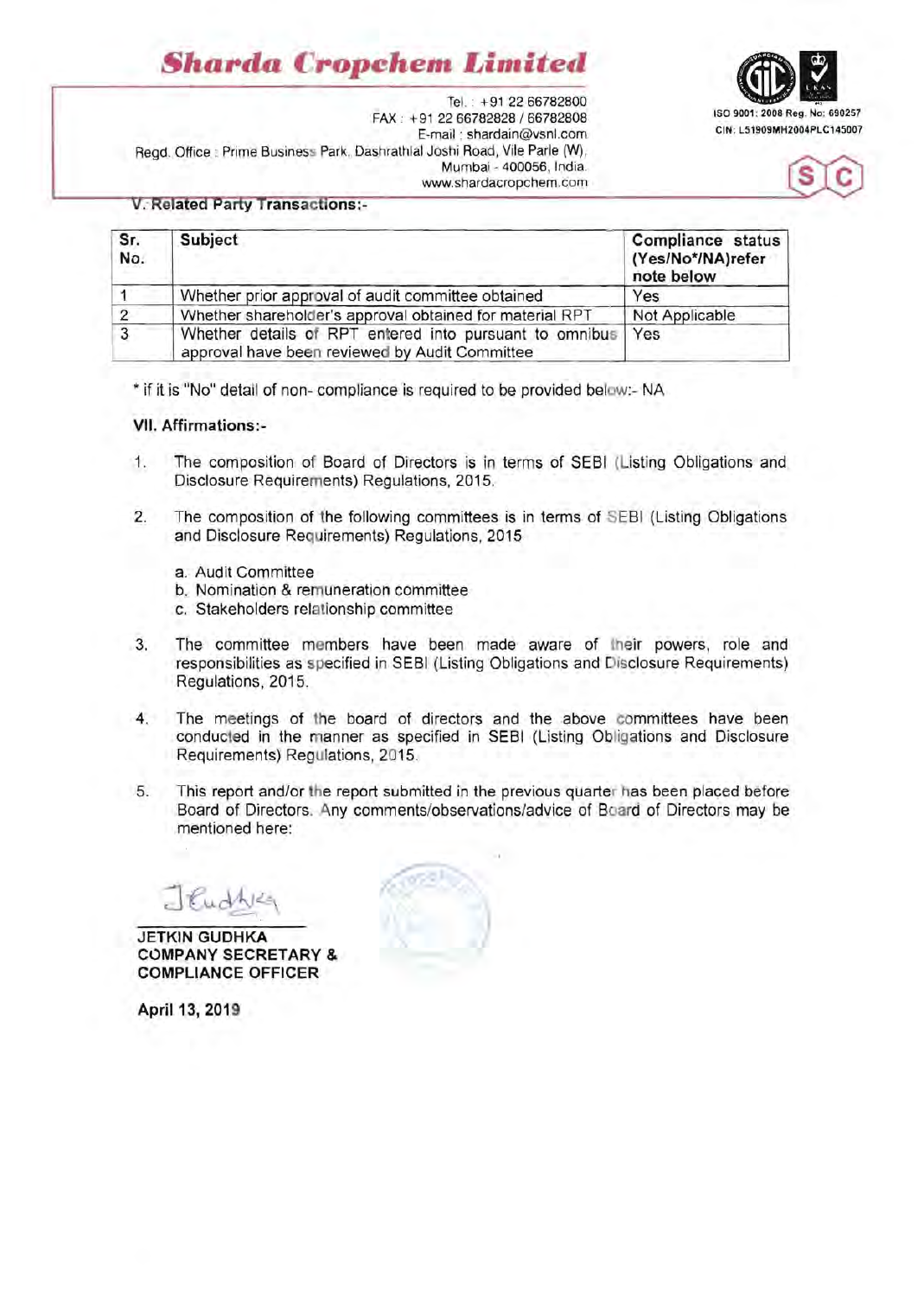Tel. : +91 22 66782800<br>FAX +91 22 66782828 / 66782808 ISO 9001: 2008 Reg. No: 690257<br>E-mail : shardain@vsnl com CIN: L51909MH2004PLC145007 E-mail: shardain@vsnl.com CIN: L51909MH2004PLC145007 Regd. Office : Prime Business Park, Dashrathlal Joshi Road, Vile Parle (W), Mumbai - 400056, India. www.shardacropchem.com

Annexure II

|                 | I. Disclosure on website in terms of Listing Regulations                                                                                   |                                            |                                            |
|-----------------|--------------------------------------------------------------------------------------------------------------------------------------------|--------------------------------------------|--------------------------------------------|
| Sr.<br>No.      | Item                                                                                                                                       | Compliance<br><b>Status</b><br>(Yes/No/NA) |                                            |
| 1               | Detail of business                                                                                                                         |                                            | Yes                                        |
| $\overline{2}$  | Terms and conditions of appointment of independent directors                                                                               |                                            | Yes                                        |
| 3               | Composition of various committees of board of directors                                                                                    |                                            | Yes                                        |
| 4               | Code of conduct of board of directors and senior management<br>personnel                                                                   |                                            | Yes                                        |
| 5               | Details of establishment of vigil mechanism/ Whistle Blower policy                                                                         |                                            | Yes                                        |
| 6               | Criteria of making payments to non-executive directors                                                                                     |                                            | Yes                                        |
| $\overline{7}$  | Policy on dealing with related party transactions                                                                                          |                                            | Yes                                        |
| 8               | Policy for determining 'material' subsidiaries                                                                                             |                                            | Yes                                        |
| 9               | Details of familiarization programmes imparted to independent<br>directors                                                                 |                                            | Yes                                        |
| 10              | Contact information of the designated officials of the listed entity<br>who are responsible for assisting and handling investor grievances |                                            | Yes                                        |
| 11              | Email address for grievance redressal and other relevant details                                                                           |                                            | Yes                                        |
| 12              | <b>Financial results</b>                                                                                                                   |                                            | Yes                                        |
| 13              | Shareholding pattern                                                                                                                       |                                            | Yes                                        |
| 14              | Details of agreements entered into with the media companies<br>and/or their associates                                                     |                                            | <b>NA</b>                                  |
| $\overline{15}$ | New name and the old name of the listed entity                                                                                             |                                            | Yes                                        |
|                 | II. Annual Information                                                                                                                     |                                            |                                            |
| Sr.<br>No       | <b>Particulars</b>                                                                                                                         | Regulation<br>Number                       | Compliance<br><b>Status</b><br>(Yes/No/NA) |
| 1               | Independent director(s) have been appointed in<br>terms of specified criteria of 'independence'<br>and/or 'eligibility'                    | $16(1)(b)$ &<br>25(6)                      | Yes                                        |
| $\overline{c}$  | Board composition                                                                                                                          | 17(1)                                      | Yes                                        |
| 3               | Meeting of Board of directors                                                                                                              | 17(2)                                      | Yes                                        |
| 4               | Review of Compliance Reports                                                                                                               | 17(3)                                      | Yes                                        |
| 5               | Plans for orderly succession for appointments                                                                                              | 17(4)                                      | Yes                                        |
| 6               | Code of Conduct                                                                                                                            | 17(5)                                      | Yes                                        |
| $\overline{7}$  | Fees/compensation                                                                                                                          | 17(6)                                      | Yes                                        |
| 8               | Minimum Information                                                                                                                        | 17(7)                                      | Yes                                        |
| 9               | Compliance Certificate                                                                                                                     | 17(8)                                      | Yes                                        |
| 10              | Risk Assessment & Management                                                                                                               | 17(9)                                      | Yes                                        |
| 11              | Performance Evaluation of<br>Independent<br>Directors                                                                                      | 17(10)                                     | Yes                                        |
| 12              | Composition of Audit Committee                                                                                                             | 18(1)                                      | Yes                                        |
| 13              | Meeting of Audit Committee                                                                                                                 | 18(2)                                      | Yes                                        |





Ś Ć